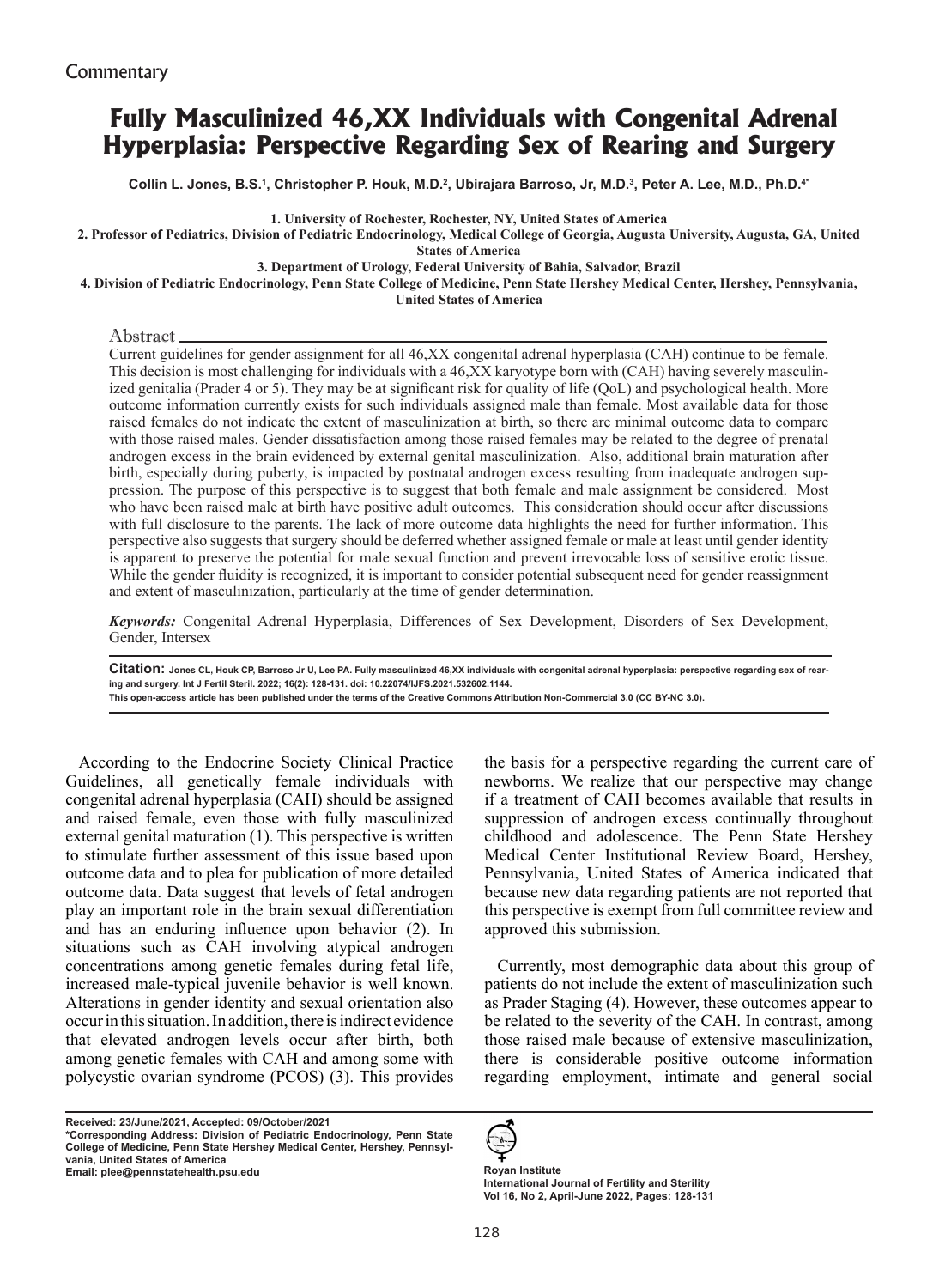relationships and sexual satisfaction, although these men are infertile. The most recent summary of these outcomes was reported in 2020 (5).

This small portion of those with 46,XX and CAH who have male genitalia comprise an important focus for the current controversial viewpoints regarding the care of intersex, referred to as disorders (or differences) of sex development (DSD). This involves neonatal assignment of sex of rearing and genital surgery during infancy and childhood. Herein, we aim to present a perspective regarding the difficult choices that must be made for CAH patients with a 46,XX karyotype and male external genitalia.

The focus of this discussion is based largely upon the available adult outcome of individuals whose clinical diagnosis of CAH was missed at birth and delayed until after sex was assigned. This refers to the clinical diagnosis based on physical findings and laboratory values, while genetic mutations were not verified among all. Because of the variability of severity in CAH, a rigid diagnostic algorithm should not apply. It is our viewpoint, particularly for this masculinized group with 21-hydroxylase CAH. We agree that unique aspects of each of these individuals should be considered as discussed in publications (6, 7).

It has been presumed since the first use of glucocorticoids, about 70 years ago, that good adrenal suppression in the CAH affected patients would result in a well-adjusted adult life including fertility potential. Yet, this still has not been verified for those born with nearly or completely masculinized genitalia. Further, to date, no fully adequate therapy has been developed to suppress adrenal androgen excess throughout the 24-hour day without glucocorticoid excess.

The International Consensus Conference on Management of Intersex Disorders (Oct 28-30 2005) concluded that there were insufficient data to present the consideration of male assignment so the long-standing recommendation of a female sex of rearing was simply repeated. The most recent Endocrine Society Clinical Practice Guideline regarding CAH states that this issue is controversial while recognizing the need for full disclosure (1). In spite of the lack of fertility data among those born with essentially male genitalia raised female, the guideline further states that among the minority who were born with considerable masculinization who try to conceive may experience "near normal" pregnancies.

In the last 15 years, there has been considerable additional data illustrating positive adult outcome among those raised males such as satisfactory sexual relationships (5). This study of 128 affected that included 46 of whom were adults age 18 or over. Also, there were 11 who died in infancy, 35 who were reassigned female and 36 still minors. These 46 adult individuals were all assigned male based on Prader 4 or 5 staging (4) before the diagnosis of CAH was made. Among these adults raised male, many were in long-term relationships with females,

only 2 were reported to have gender identity problems. The other 44, although infertile, reported male gender identity and a good adult outcome based on intimate, including sexuality, relationships, general socialization and employment. Most reported being regularly sexually active with sufficient sexual arousal and potency.

Almasri et al. (8) designed a systematic analysis on the more than 1200 raised female reported female identity over the 35 years prior to Nov. 2017. These 46,XX patients with CAH deficiency were not categorized according to Prader staging (4). Among this group, 11.3% had a male gender identity (11.3%) and 23.8% homosexual. Although without verification, it can be assumed that those born with the greatest masculinization are more likely to develop problems with gender identity. Therefore, it is not far from mind that a disproportionate portion with gender identity was found in the study analysis. Although, identification a consistent gender with related rearing, sex is the golden goal in DSD management.

It is well-documented based on a review of 30 publications that patients with CAH raised female are more likely to have a sexual orientation than normal females (9). Since a homosexual outcome should not be considered a negative outcome, sexual orientation is currently not seen to be a factor for consideration.

The current standard of care must involve full disclosure to patients and for minors their parents. Therefore, parents of genetically female CAH individuals born with markedly masculinized genitalia (Prader 4 or 5) should be provided with current outcome information for those raised both female and male. The goal of the assignment of a sex of rearing is that it be consistent with gender identity that is subsequently expressed. Because of the indirect evidence that androgen excess impacts the central nervous system (CNS) development prenatally, there may be a greater tendency among those with evidence of greater exposure because of male genital external development toward a male gender identity.

This situation involves the question of whether genital surgery can occur before gender identity is manifest based on parents' decisions. It is clear from the outcome among those raised and identifying male that the male external genitalia provide for sexual function as a male. Penetrative intercourse has been reported to be satisfying and fulfilling. When raised as a male, there is no need for external genital surgery during infancy. It is appropriate to consider insertion of prosthetic testes and oophorectomy after male gender is clearly manifest, at or after the age of puberty. Conversely, the difficult surgical challenge to construct female genitalia when the sex of rearing is female suggests that surgery should be deferred in this situation until the female sex of rearing is clear.

No comparison of outcome between those raised male and female for only those with Prader 4 or 5 (4) outcome data is currently available. A recent publication (10) cites a 2005 review (11) that addressed the issue of sex of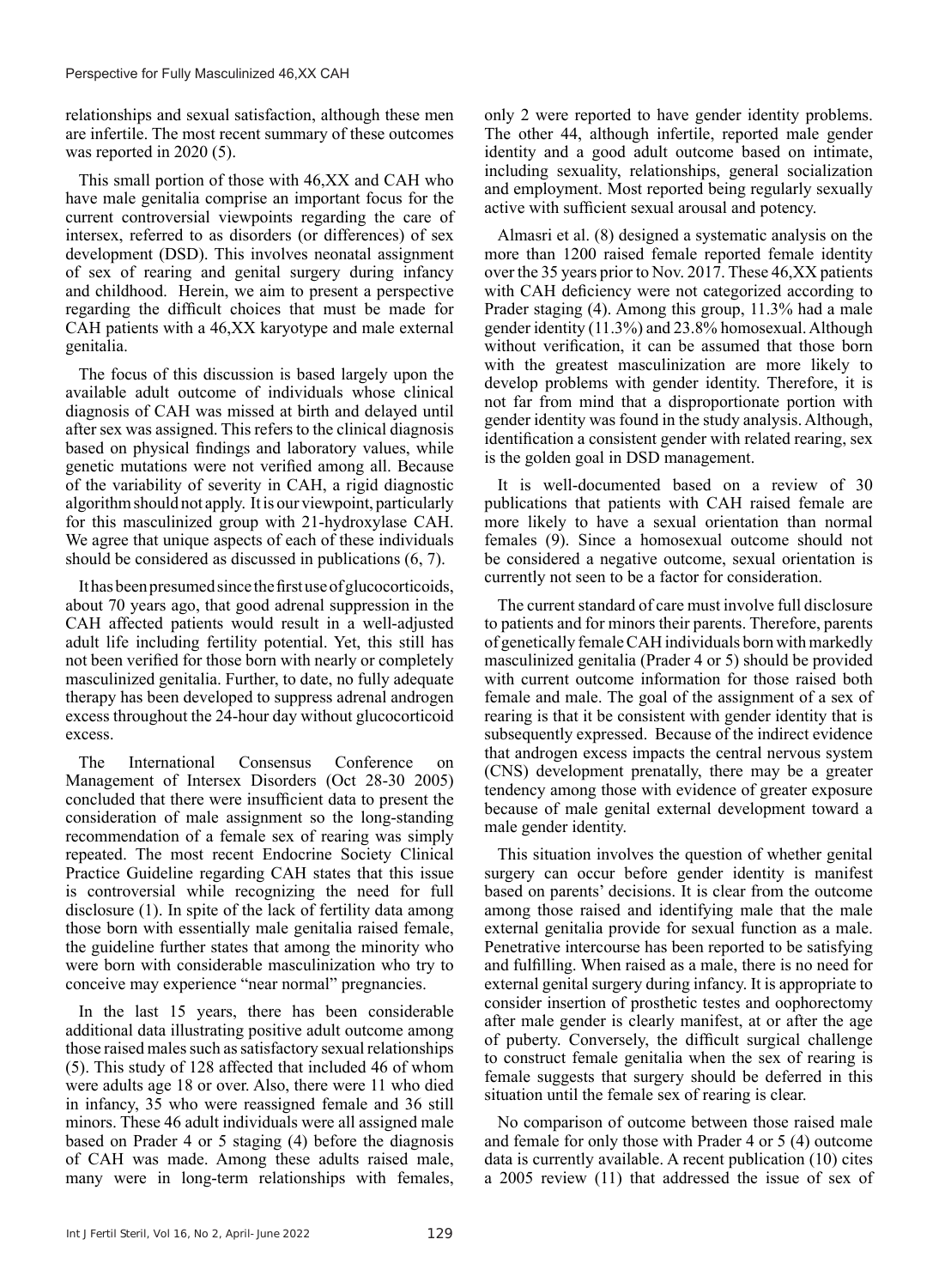rearing among 46,XX individuals with CAH. However, in this 2005 publication, 23 publications reported that 250 and 33 46,XX individuals were raised female and male respectively. The 250 raised female included those with Prader stages 1 to 5, without information regarding Prader 4 and 5. Among those raised male, 19 of the 33 raised male had Prader stage 4 or 5 masculinization. This portion among those raised male is disproportionate since this occurs in less than 5 percent of cases. Hence, a comparison of the 13 among the 250 raised female (5.2%) and 4 of 33 (12.1%) raised males reported to have gender dysphoria is an inappropriate comparison of different populations. Based on this previous conclusion, the 2019 summary used these data as a basis for again making the conclusion that raising all 46,XX patients as females was appropriate for all, including those markedly virilized. However, in retrospect, it appears that the groups were not comparable since those raised males almost certainly had a greater portion with Prader 4 or 5 and those cases were published because of their unique circumstance rather than as a series to evaluation gender dysphoria. Therefore, this conclusion based on non-representative data is likely inaccurate.

The basis of our opinion is the perception that the excessive androgen has a significant impact upon gender development, making it more likely that those with Prader 4 or 5 raised female will have gender identity problems. Ideally, to make an informed decision about whether male assignment is an appropriate consideration for those currently born with CAH and essentially masculinized genitalia requires comparably detailed outcome information for those who were raised female and male. Currently, such information is unavailable. Nevertheless, full disclosure mandates that parents of infants born with essentially male genitalia be informed of the current status of outcome information while considering male in addition to female sex of rearing.

Regarding surgery, if being raised male is a viable option and/or if a portion of those raised females will develop a desire to be male, no external genital surgery should be done until gender identity has been reasonably established. If a male gender identity is clearly established, hypospadias repair, if needed, is all that would be needed to function throughout life as a male. A delayed surgery approach frees the family of the painstaking decision about the need for feminizing surgery by precluding removing a functional neurologically intact penis. A basic issue related to genital surgery among infants with intersex (DSD) is that genital tissue not be removed that can not be replaced if gender development occurs contrary to sex of rearing. This certainly applies if the outcome in such a child is male.

Gender reassignment surgery has become a valuable resource in improving QoL for transgender patients (12). For pediatric patients, especially infants with intersex genitalia, it provides a basis for parents to make difficult decisions since gender identity is still developing. Since

feminizing surgeries for patients with CAH historically have resulted in a high level of sexual dysphoria, it suggests the need for individual considerations for gender assignment. Because of critical tissue conservation, gender reassignment and alignment surgery in late adolescence or adulthood may be a better choice than during infancy.

The objective of the more specific outcome data is to prevent patients from having to undergo multiple gender reassignments or have a poor QoL outcome as a result of the feminizing surgery. It needs to be recognized that masculinization of the genitalia and the CNS can influence gender development and such needs to be recognized in outcome studies. Similar to transgender individuals, gender reassignment among these individuals should not be viewed as negative but as a positive step to improve quality of life. Assignment of these infants should not be based on karyotype, but must consider the extent of masculinization of the CNS and that effect on gender identity.

Fertility potential must be considered for these severely masculinized patients, regardless of sex assignment. While fertility among those born with Prader4/5 genitalia who were raised female continues to be potentially possible, it appears to be infrequent and may be related to the difficulty of suppressing androgen excess as well as the impact of androgen excess on body image and social relationships. Parenthood potential can be compared among those 46XX persons with CAH and Prader 4 or 5, transgender males, and females with long-term untreated PCOS (3). While germ cell retrieval assisted reproductive techniques (ART) may be unlikely given the exposure of the gonads to hormone that diminish retrieval of the germ cell, there may be surrogacy options. Similar to transgender individuals, these possibilities must be presented to parents as part of full disclosure.

Important for the care of these patients and families is psychological counseling initially and intermittently geared to level of understanding. An initial psychological assessment of parents as soon as possible after the birth of their child to identify their strengths and vulnerability (13). Throughout life, the need for psychological support must be evaluated periodically. Such would be included in the "good practices" approach (14). Ongoing psychological care should involve periodic discussions of such topics as cognitive and emotional responses and altered interpretations of religion or other cultural values. Outcome information must attempt to assess the impact of counseling or lack thereof. A basic tenant is that, if the parents and patient understand the pathophysiology of CAH in everyday terms, there will be motivation to treat as well as possible.

The limitation of this perspective is the lack of complete comparable outcome data for those individuals raised female versus male. This has been implied above together with the need for such published reports. Further, while it appears that those raised female born with severe masculization have very low fertility rates or infertility,